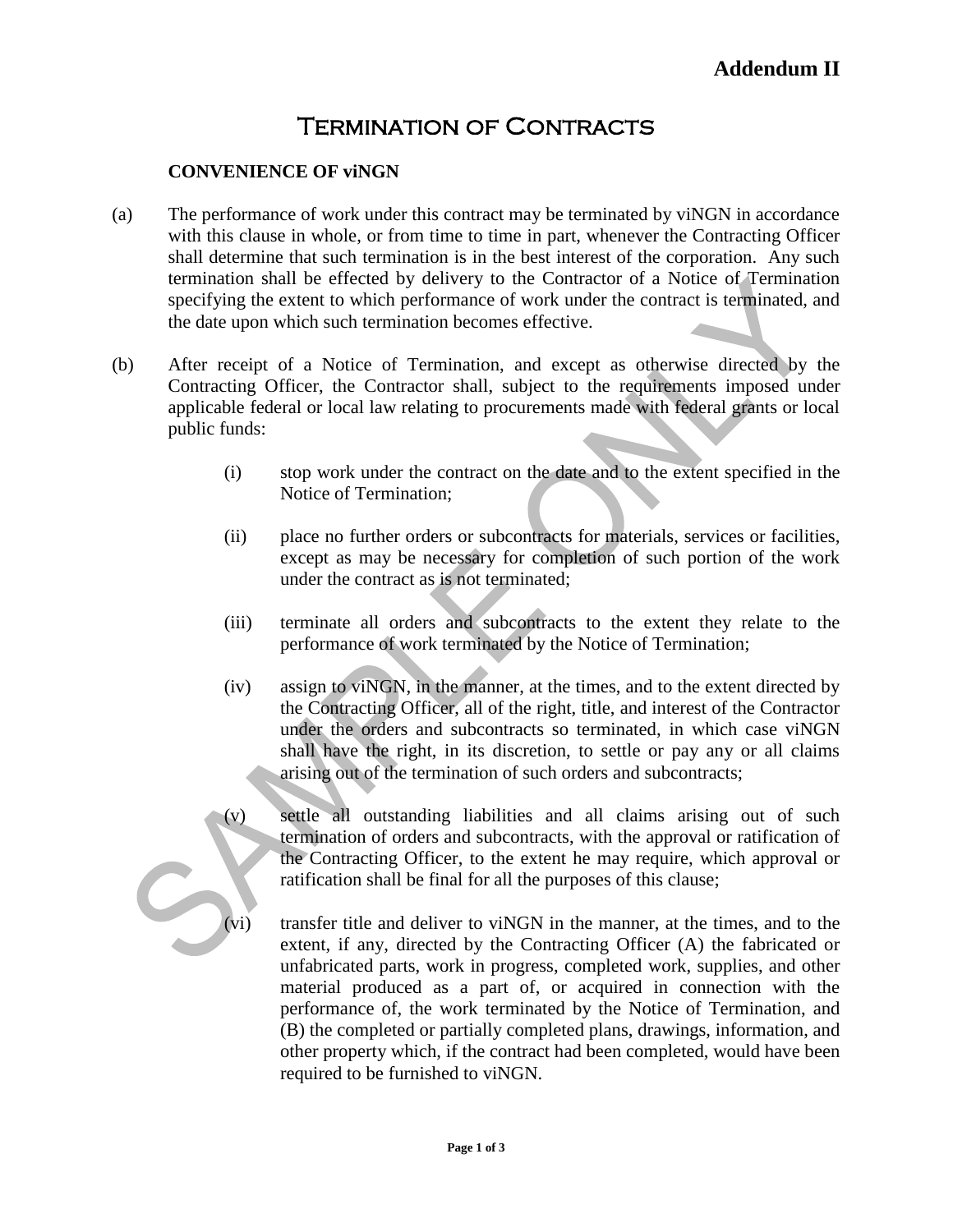- (vii) use his best efforts to sell, in the manner, at the times, to the extent, and at the price or prices directed or authorized by the Contracting Officer, and property of the types referred to in (vi) above; provided, however, that the Contractor (A) shall not be required to extend credit to any purchaser, and (B) may acquire any such property under the conditions prescribed by and at the price or prices approved by the Contracting Officer and provided further that the proceeds of any such transfer or disposition shall be applied in reduction of any payments to be made by viNGN to the Contractor under this contract or shall otherwise be credited to the price or cost of the work covered by this contract of paid in such other manner as the Contracting Officer may direct;
- (viii) complete performance of such part of the work as shall not have been terminated by the Notice of Termination; and
- (ix) take such action as may be necessary, or as the Contracting Officer may direct, for the protection and preservation of the property related to this contract which is in the possession of the Contractor and in which the federal or local Government or viNGN has or may acquire an interest.
- (c) After receipt of the Notice of Termination, the Contractor shall submit to the Contracting Officer its termination claim. Such claim shall be submitted promptly but in no event later than thirty (30) days from the effective date of termination, unless one or more extensions in writing are granted by the Contracting Officer, upon request of the Contractor made in writing within such thirty (30) day period or authorized extension thereof. However, if the Contracting Officer determines that the facts justify such action, he or she may receive and act upon failure of the Contractor to submit his termination claim within the time allowed, the Contracting Officer may determine, on the basis of information available to him or her, the amount, if any, due to the Contractor by any reason of the termination and shall thereupon pay to the Contractor the amount so determined, subject to the approval of the Chief Financial Officer of viNGN.
- (d) Subject to the provisions of paragraph (c) the Contractor and the Contracting Officer may agree upon the whole or any part of the amount or amounts to be paid to the Contractor by reason of the total or partial termination of work pursuant to this clause, which amount or amounts may include a reasonable allowance for profit on work done; provided, that such agreed amount or amounts, exclusive of settlement costs, shall not exceed the total contract price as reduced by the amount of payments otherwise made and as further reduced by the contract price of work not terminated. The contract shall be amended accordingly, and the Contractor shall be paid the agreed amount. Nothing in paragraph (e) of this clause, prescribing the amount to be paid to the Contractor in the event of failure of the Contractor and the Contracting Officer to agree upon the whole amount to be paid to the Contractor by reason of the termination of work pursuant to this clause, shall be deemed to limit, restrict or otherwise determine or affect the amount or amounts which may be agreed to be paid to the Contractor pursuant to this paragraph (d).